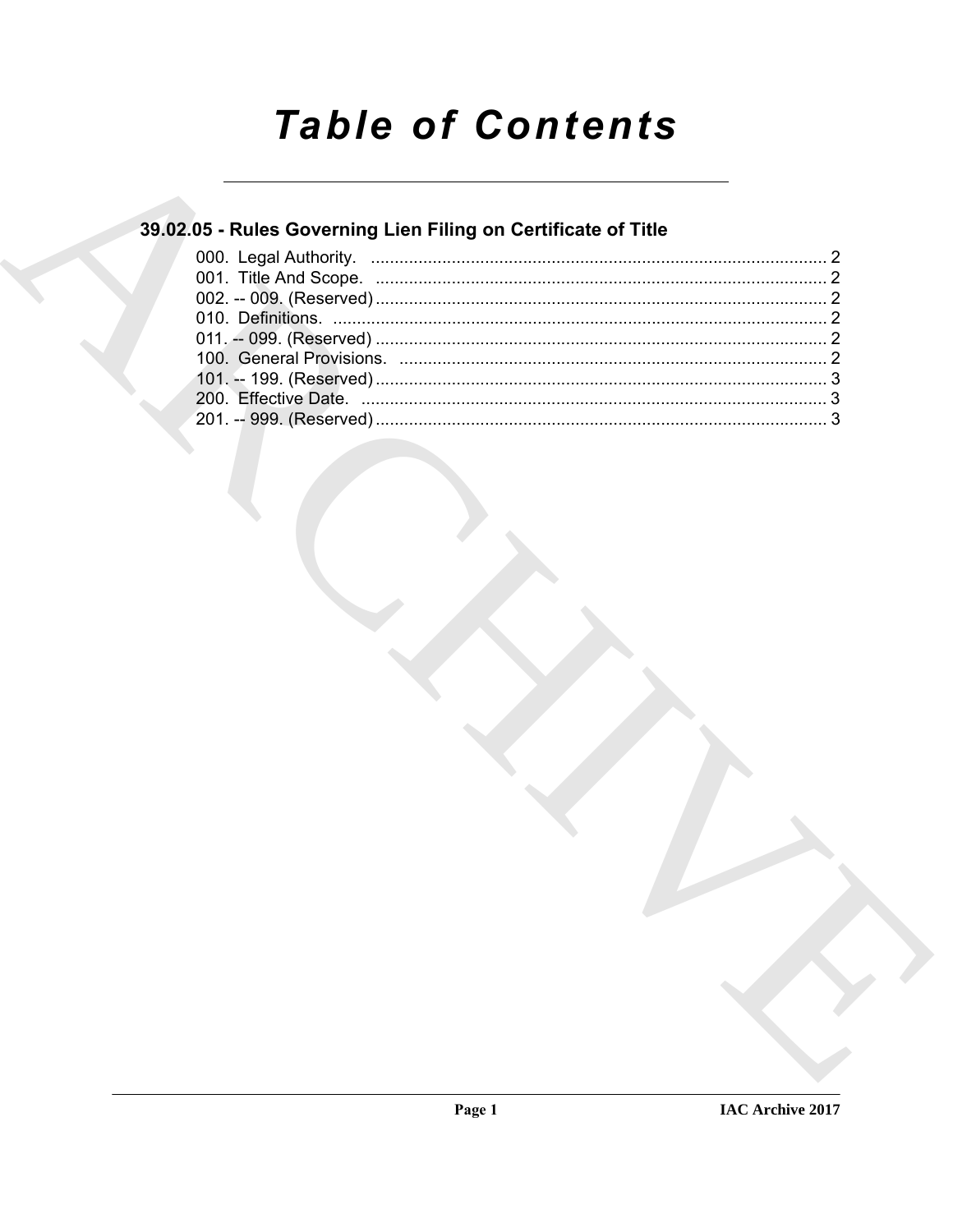#### **IDAPA 39 TITLE 02 CHAPTER 05**

#### **39.02.05 - RULES GOVERNING LIEN FILING ON CERTIFICATE OF TITLE**

#### <span id="page-1-1"></span><span id="page-1-0"></span>**000. LEGAL AUTHORITY.**

This rule is adopted under the authority of Sections 49-201, 49-501, 49-507, and 49-510, Idaho Code and the Vehicle Title Act, Chapter 5, Title 49, Idaho Code. (9-14-92)

#### <span id="page-1-2"></span>**001. TITLE AND SCOPE.**

This rule clarifies the process by which an applicant can establish the date of lien creation and how the department will enter the date and time of the filing of a lien on a certificate of title. (9-14-92)

#### <span id="page-1-3"></span>**002. -- 009. (RESERVED)**

#### <span id="page-1-8"></span><span id="page-1-4"></span>**010. DEFINITIONS.**

<span id="page-1-14"></span><span id="page-1-7"></span>**01. Date of Lien Creation**. The date upon which a security agreement, contract, or other appropriate it is executed creating a security interest or lien in a secured party. document is executed creating a security interest or lien in a secured party.

33.02.05 - RULES GOVERNING LIEN FILING ON CERTIFICATE OF TITLE<br>
1980. LECAL AUTIONITY<br>
1980. Consider the conformation of Science 199.201, 49-501, 49-501, 49-501, 49-501, 6150. Code and lies Notice<br>
1980. THE ANS SCOPE.<br> **02. Notarized Transaction**. A transaction wherein the underlying document creating the security interest is acknowledged or verified before a notary public as evidenced by a certificate of acknowledgment or verification. The Department shall also regard a transaction as a "Notarized Transaction" if the owner or purchaser and the secured party execute a notarized statement that a security interest has been created. The statement must also specifically identify the date and time of its creation and the vehicle by make, model, model year, and vehicle identification number (VIN). identification number (VIN).

#### <span id="page-1-5"></span>**011. -- 099. (RESERVED)**

#### <span id="page-1-10"></span><span id="page-1-9"></span><span id="page-1-6"></span>**100. GENERAL PROVISIONS.**

**01. Date and Time of Lien Creation Filing**. All title applications submitted to the Department or its agent for filing shall include the date and time of creation of any lien or security interest in the vehicle. The notarized underlying documents creating the lien or security interest shall not be submitted unless requested by the Department or its agent.  $(9-14-92)$ 

<span id="page-1-11"></span>**02. Lien Filing Requirements, Filed Within Thirty Days**. If the title application is filed with the Department or its agent within thirty (30) days of the creation of the lien, and a lien creation date and time is shown on the documents, then that date and time shall be endorsed upon the certificate of title as the date of filing, except:

(9-14-92)

If the application or underlying documentation does not indicate the hour of creation of the lien,<br>sumed to be 9 a.m. as of the date of the creation of the lien. (9-14-92) then it will be presumed to be 9 a.m. as of the date of the creation of the lien.

If no date of lien creation is shown on the document, then the date and time of receipt will be exertificate of title as the date of filing. endorsed upon the certificate of title as the date of filing.

<span id="page-1-12"></span>**03. Lien Filing Requirements, Not Filed Within Thirty Days**. If the title application is not filed with the Department or its agent within thirty (30) days of the creation of the lien, then the date and hour of the filing shall<br>be endorsed upon the certificate of title as the date of perfection. (9-14-92) be endorsed upon the certificate of title as the date of perfection.

<span id="page-1-13"></span>**04. Out-of-State Transfer**. If a lien was previously recorded on an out-of-state title, and the title is being surrendered to Idaho for issuance of a new certificate of title and the lien is still in effect, the Department will honor the previously recorded time and date shown on the out-of-state title, provided that at least one of the previous owners' names will remain on the new Idaho title. Additionally, if an out-of-state title is received without a recorded date and time, the Department will assume that the issue date was the date of recording and the time will be 9 a.m.

(9-14-92)

**Section 000 Page 2**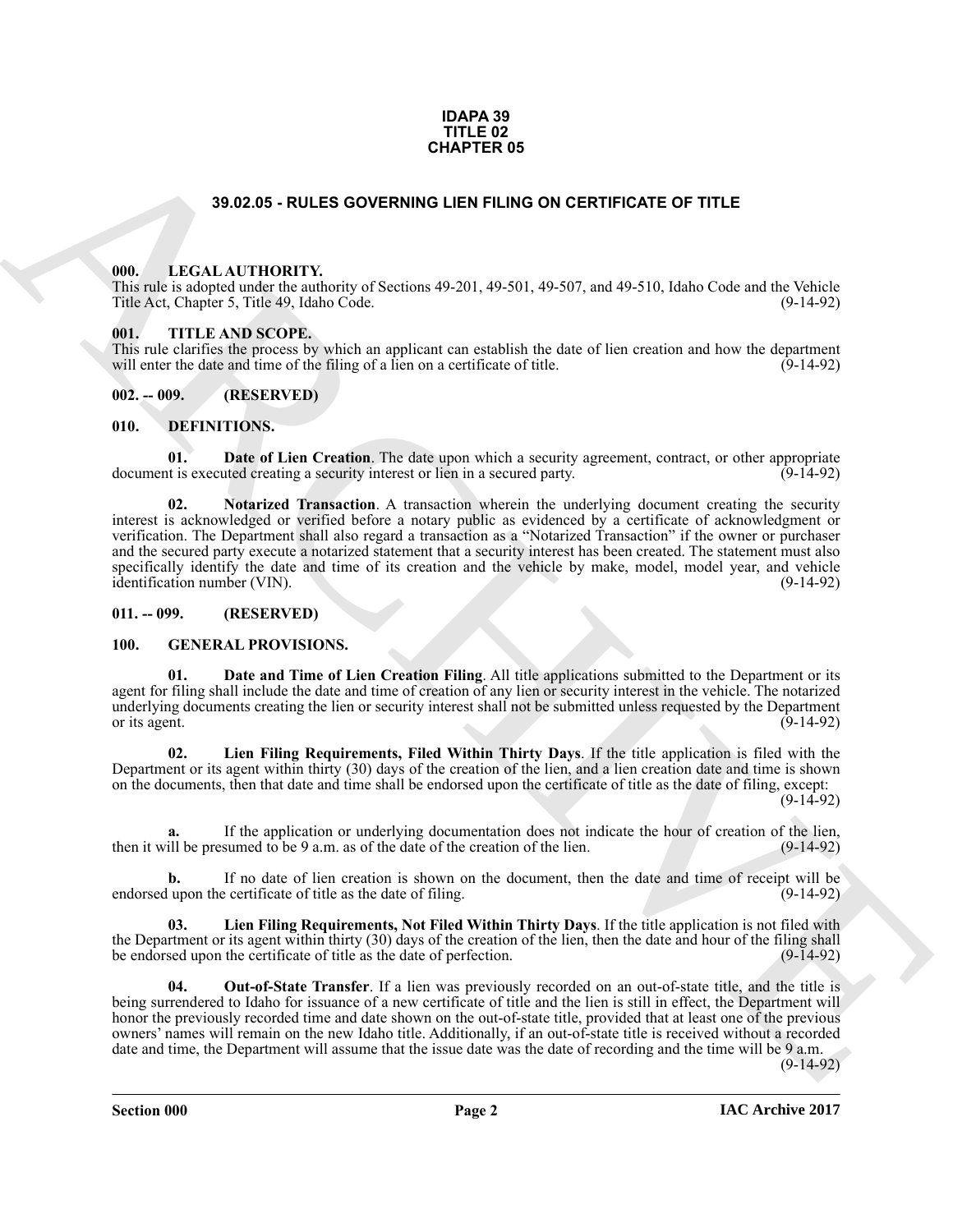# *Idaho Transportation Department*

<span id="page-2-5"></span><span id="page-2-4"></span>**05.** Name Change Only. If a name change is being requested on a title containing a recorded lien, and the lien is not being released, the original recorded time and date will be retained for the lien filing, provided that the new title will retain the name of the same lienholder and at least one (1) of the previous owners. new title will retain the name of the same lienholder and at least one  $(1)$  of the previous owners.

Station Transportation Department<br>  $\frac{1}{2}$  and  $\frac{1}{2}$  and  $\frac{1}{2}$  and  $\frac{1}{2}$  and  $\frac{1}{2}$  and  $\frac{1}{2}$  and  $\frac{1}{2}$  and  $\frac{1}{2}$  and  $\frac{1}{2}$  and  $\frac{1}{2}$  and  $\frac{1}{2}$  and  $\frac{1}{2}$  and  $\frac{1}{2}$  and  $\frac{$ **06. Taxable Transfer of Ownership**. In the case of a taxable transfer of ownership, where the lien was not released, and the new title will have the same lienholder, a new recorded time and date will be assigned to the lien, unless the lienholder has specified that the new owners have assumed the lien. (9-14-92) unless the lienholder has specified that the new owners have assumed the lien.

<span id="page-2-3"></span>**07. Lien Assumptions**. If a lienholder specifies that a contract has been assumed by a new owner, and the new owner has assumed the terms of the previous lien, the original time and date will be retained on the new certificate of title. (9-14-92) certificate of title.

#### <span id="page-2-0"></span>**101. -- 199. (RESERVED)**

#### <span id="page-2-1"></span>**200. EFFECTIVE DATE.**

The provisions concerning lien creation dates pertain to vehicles sold with a lien created on or after July 1, 1992. (9-14-92)

<span id="page-2-2"></span>**201. -- 999. (RESERVED)**